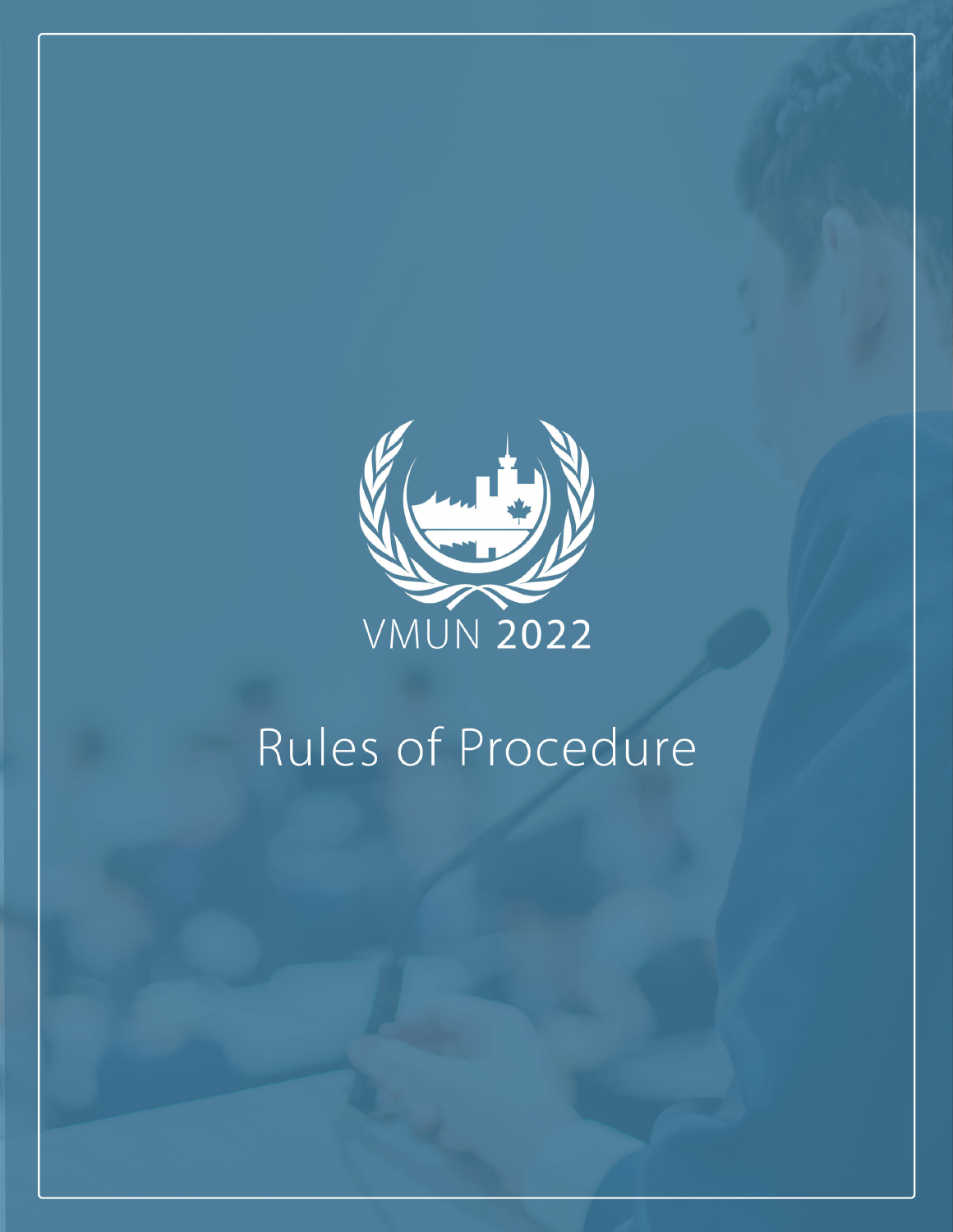# General Rules

## **scope & application**

These rules of procedure are applicable to all committees except the House of Commons, U.S. Senate, and the Continuous Crisis Committees (JCC, HCC, ACC, and INTEL) at Vancouver Model United Nations 2022 during all scheduled and extraordinary sessions. No other rules of procedure apply.

These rules may be adapted by the Committee Staff to more accurately reflect the actual procedures of the body being simulated in the cases of Regional Councils.

## **delegate conduct**

Delegates shall be courteous and respectful to all staff and delegates. The Chair will immediately call to order delegates who do not abide by this rule. Delegates who feel that they are not being treated respectfully are encouraged to discuss their concerns with their Director or a member of the Secretariat.

English will be the only official and working language of the conference. Delegates may not use affected accents during committee. National costumes are not permitted; delegates must wear Western business attire during all committee sessions.

Delegates are expected to be present at the beginning of every scheduled committee session, at which point roll call will be taken. Delegates who will not be present for part or all of a committee session should inform their Committee Staff verbally or by email prior to any such absence; it is a delegate's responsibility to ensure their absence is duly noted.

#### **electronic aids**

During committee session, internet resources and electronic devices, such as Google Docs and laptop computers, are permitted only to aid in the composition of working papers and draft resolutions; prior to the conference, delegates should ensure they have access to these platforms if they wish to use them during committee sessions. Delegates are highly encouraged to limit their use of internet and electronic devices to the specified substantive and academic purposes during the conference.

#### **general powers of the secretariat**

The Secretary-General, Chief of Staff, and other members of the Secretariat reserve the right to suspend or modify these rules at any time. Additionally, members of the Secretariat may also serve as a member of the Committee Staff and allow any speaker to address the committee.

# **GENERAL POWERS OF THE COMMITTEE STAFF**

The Committee Staff, also known as the Dais, comprises the Director, the Chair, and Assistant Directors and Crisis Staff, as appointed by the Secretariat. The Director is the final authority on the Rules of Procedure and may suspend, amend, or adapt them at any time. The Director may propose the adoption of any procedural motion, given no significant objection, and may also interrupt the flow of debate to address the committee, show a presentation, or bring in a guest speaker or expert witness. The Director may also advise delegates on possible courses of action and debate.

# **VMUN 2022 RULES OF PROCEDURE GUIDE 2**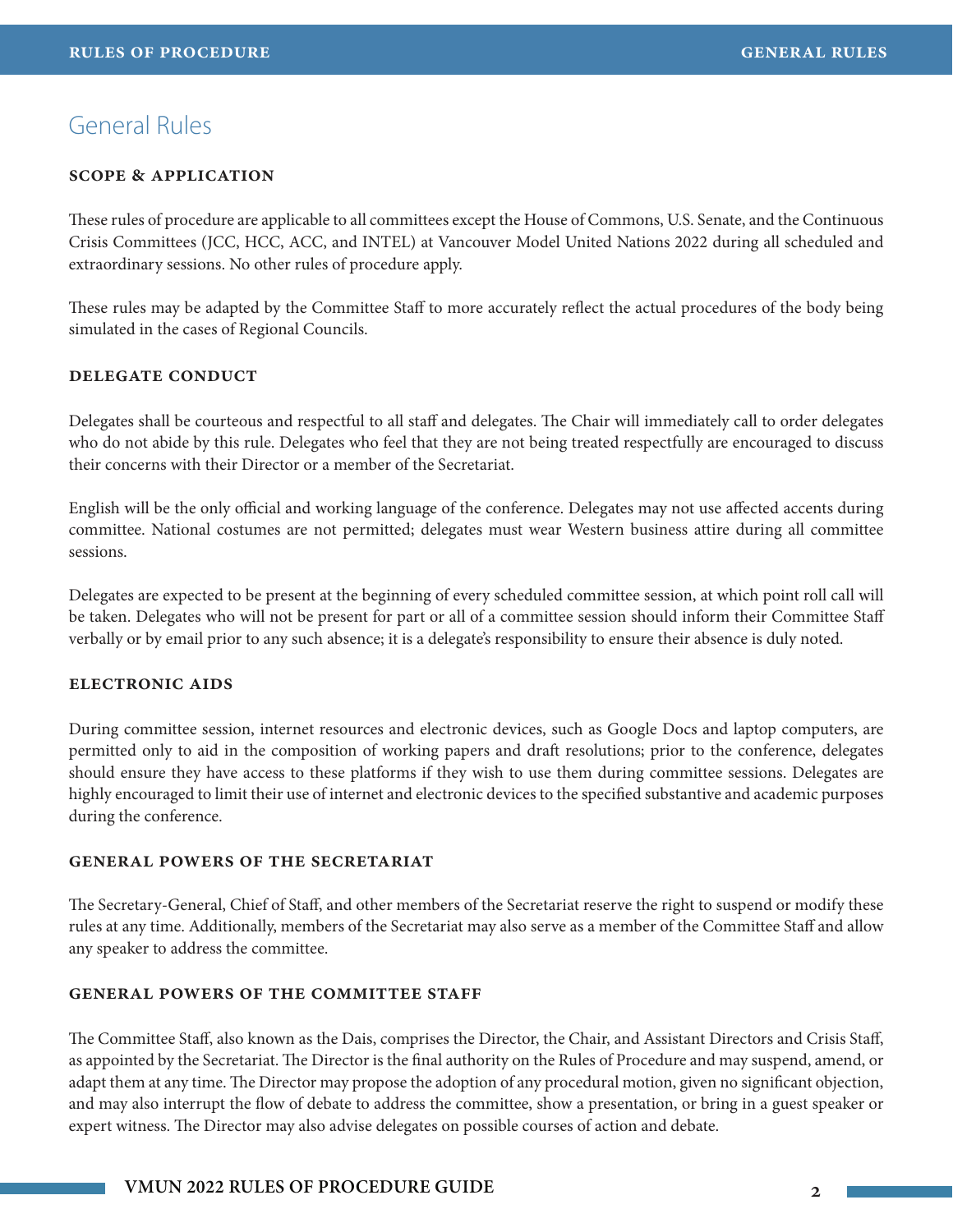#### **quorum & roll call**

Quorum denotes the minimum number of delegates who need to be present in order to open debate. The Chair may declare the committee open when at least one-third of the members of the committee are present. A quorum will be assumed to be present unless specifically challenged and shown to be absent.

At the beginning of each committee session, the Chair will conduct roll call. Delegates may have themselves recorded as "present and voting," in which case they are not permitted to abstain on any substantive vote (no delegate may abstain on a procedural vote), or may be recorded as simply "present." Delegates who are not recorded as either during roll call will not be recognized to speak nor permitted to vote on any matter. Delegates who arrive after roll call should send a message to the Committee Staff to be listed as present or present and voting. Once roll call has been conducted, the Chair will open the floor to a motion to open debate, which requires a simple majority to pass.

#### **primary speakers list & setting the agenda**

The Agenda is the order in which the committee's two topics will be discussed. The first matter of the committee will be to open the Primary Speakers List, which is established for the purpose of debating the proposed agenda and remains open throughout the conference.

Following the Primary Speakers List, the next matter of the committee will be setting the agenda, which should be in the form: "The delegate of X moves that Topic Area Y be placed first on the Agenda." The Chair will recognize up to two delegates to speak in favour of the motion and two speakers to speak against. Immediately following these speeches, debate on the Agenda is automatically closed and the motion to set the agenda is voted upon. Should the motion pass, requiring a simple majority, a Secondary Speakers List for that Topic Area will be opened. If the motion fails, the other Topic Area will automatically be placed first on the agenda.

#### **crises**

In the event of a simulated international crisis or emergency, members of the Secretariat or Committee Staff may call upon a committee to immediately set aside debate on the current Topic Area in order to address the crisis. Following the adoption of a resolution on the crisis topic, the committee automatically returns to the Topic Area set aside. If a draft resolution on the crisis topic fails, the committee may only move to return to debate on the Topic Area set aside at the discretion of the Director.

If the motion fails, the other Topic Area will automatically be placed first on the agenda.

#### **flow of debate**

After the agenda is set, the Secondary Speakers List is automatically opened. During the Secondary Speaker's List, speakers may speak generally on the Topic Area being considered and may address any draft resolution currently on the floor.

Between speakers on the Secondary Speaker's List, any delegate may raise their placard to make a point or motion. Periodically, the Chair will ask the committee for any points or motions. A delegate attempting to make a point or motion must wait to be recognized by the Chair, at which point they should rise. No delegate should raise their placard while a speaker is speaking.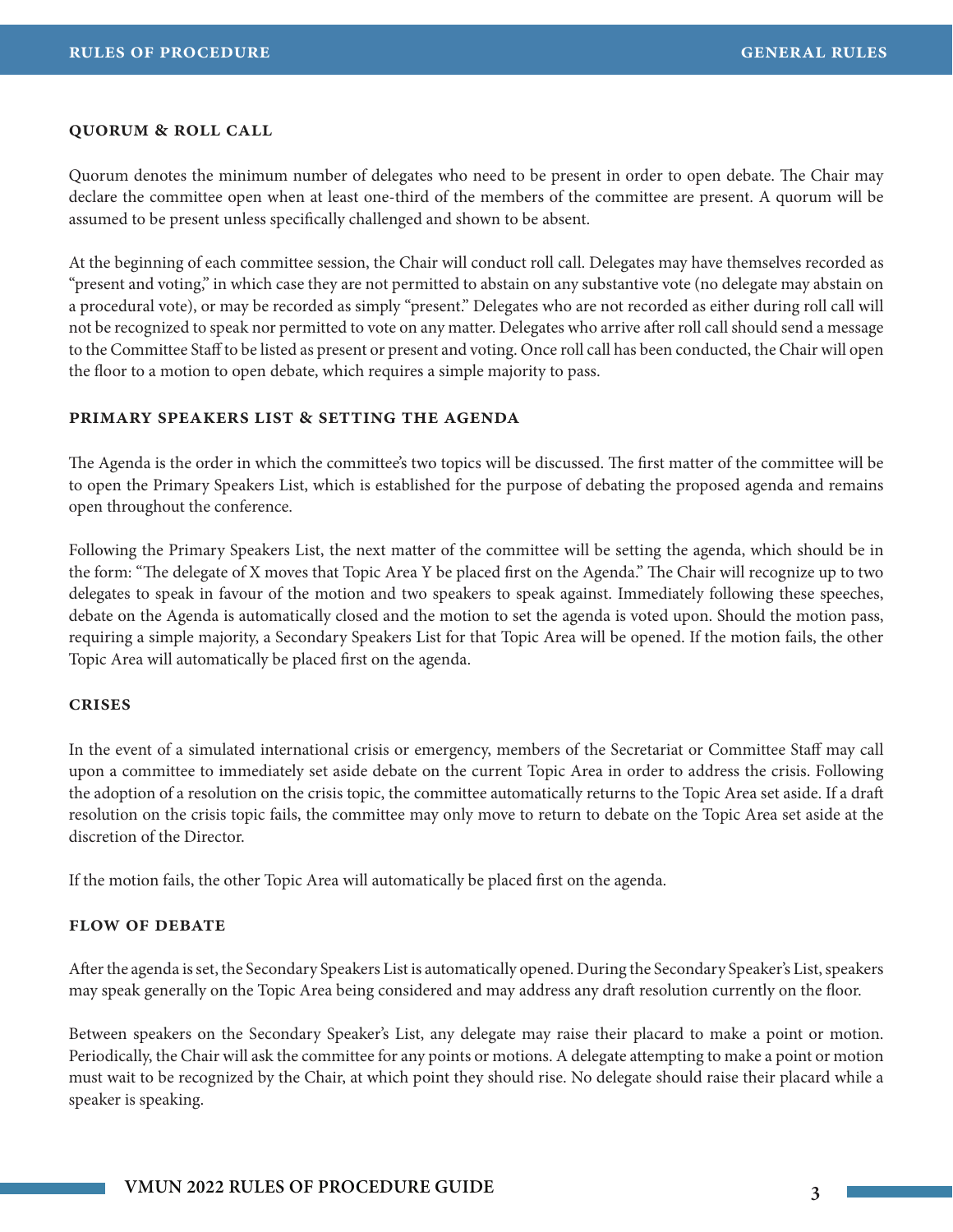#### **unmoderated caucus**

A delegate may move for an unmoderated caucus at any time when the floor is open. The delegate making the motion must specify a time limit, not exceeding twenty minutes, and an intended topic of discussion or other purpose for the caucus. At the Chair's discretion, the motion will be put to a vote, requiring a simple majority to pass. In the case of multiple motions for unmoderated caucuses, the Chair will order the motions in ascending order of length. During an unmoderated caucus, delegates may leave their seats or possibly the committee room in order to lobby in a more informal setting or to collaborate on working papers and draft resolutions.

#### **moderated caucus**

The purpose of a moderated caucus is to facilitate substantive discussion at critical junctures in the debate. During a moderated caucus, the Chair will temporarily depart from the Speakers List and call on delegates who raise their placards to speak. A motion for a moderated caucus is in order at any time when the floor is open. The delegate making the motion must specify a time limit for the caucus, a time limit for the individual speeches, and a topic of discussion for the caucus. A motion for a moderated caucus requires a simple majority to pass. If a motion is passed, the delegate making the motion will be called upon by the Chair to give the first speech of the moderated caucus. Alternatively, the delegate making the motion may request last speaker's rights; in this case, the Chair will reserve a time period before a moderated caucus elapses for the delegate to speak. No motions or yields are in order between speeches during a moderated caucus. If there are no delegates wishing to speak during a moderated caucus, the caucus immediately ends. Speeches must address the set topic of the moderated caucus; delegates whose remarks are not pertinent may be called to order.

#### **cloture of debate**

When the floor is open, a delegate may move to close debate on the substantive or procedural matter under discussion (which will be debate on a Topic Area, debate on the Agenda, or debate on an amendment). At this point, the Chair may recognize up to two speakers to speak against the motion; no speakers in favour will be recognized. Cloture of debate requires a simple majority of the members present. Should a motion to close debate pass, the committee will move immediately into voting procedure on the procedural matter, draft resolution, or amendment.

#### **suspensions & adjournment of the meeting**

The suspension of the meeting means the postponement of all committee functions until the next scheduled committee session. The adjournment of the meeting means the postponement of all committee functions for the duration of the conference. A motion for suspension of the meeting is in order only when no more than ten minutes remain in the committee session. Either motion may be ruled out of order at the discretion of the Chair. Members of the Secretariat reserve the right to suspend the meeting at any time.

#### **postponement (tabling) & resumption of debate**

Whenever the floor is open, a delegate may move for the postponement of debate on a draft resolution or amendment currently on the floor. This motion, otherwise known as "tabling," requires a two-thirds majority vote to pass, and will be debatable to the extent of two speakers in favour and two against. No debate or action will be allowed on any draft resolution or amendment that has been postponed. A motion to resume debate on a tabled draft resolution or amendment requires only a simple majority to pass and is not debatable. Resumption of debate on a draft resolution or amendment cancels the effects of postponement of debate.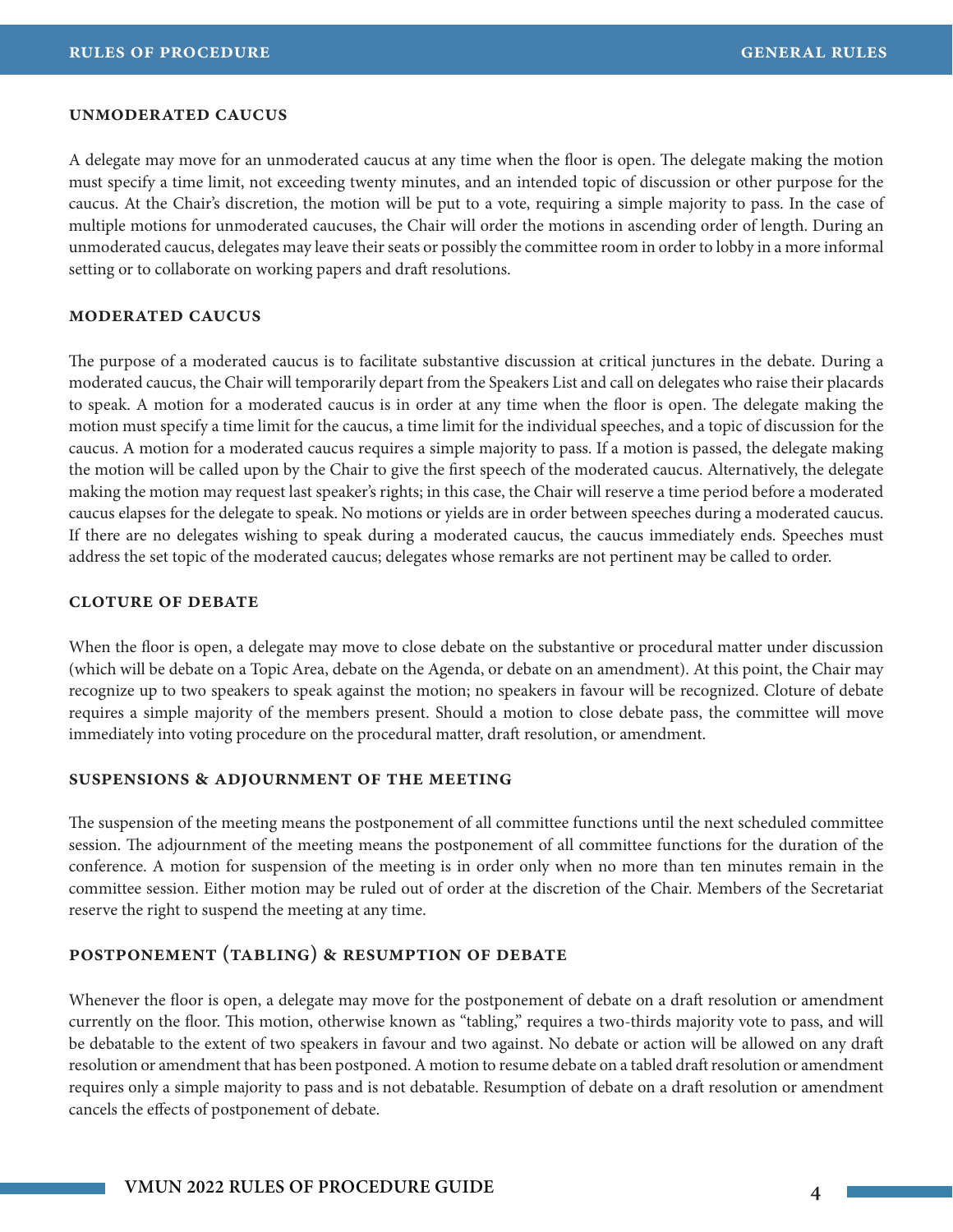#### **secondary speakers list**

The committee shall at all times have an open Secondary Speakers List for the Topic Area being discussed. Separate Secondary Speakers Lists will be established as needed for debate on amendments. A delegate may be added to the Secondary Speakers List by submitting a request in writing to the Dais.

No delegate may be listed on the Secondary Speakers List more than once simultaneously. At any time, the Chair may call for members that wish to be added to the Secondary Speakers List. Separate Secondary Speakers Lists will be maintained for each Topic Area. The Secondary Speakers List is the default activity of the committee; if no motions are on the floor, debate automatically returns to the Secondary Speakers List.

## **speeches & time limits**

No delegate may address the committee without being first recognized by the Chair. The Chair may call a speaker to order if their remarks are impertinent. The Chair will limit the time allotted to each speaker, and may entertain motions to set the speaking time. Speaking time begins as soon as the speaker begins their speech. If a delegate exceeds their allotted time, the Chair will call the speaker to order; however, the Chair, at their discretion, may allow delegates to complete their thoughts beyond their speaking time.

#### **yields**

A delegate recognized to speak from the Secondary Speakers List must yield the remainder of their time when they are finished speaking; note that delegates should not yield in moderated caucuses. A delegate who uses the entirety of their speaking time does not technically need to yield, but should yield the remainder of their time to the Chair as a courtesy. There are four different types of yields.

**Yielding to the Chair**: The remaining speaking time of the delegate will be absorbed by the Committee Staff. A delegate must yield to the Chair if they do not wish to yield to another delegate or have their speech open to questions or comments.

**Yielding to another delegate**: A delegate may yield the entirety or remainder of their speaking time to another delegate. The delegate being yielded to is given the option to accept or decline the yield. Should the delegate accept the yield, the Chair will recognize the delegate for the remaining time. It is not possible to yield on a yield.

**Yielding to questions**: Questioners will be selected by the Chair, unless the Chair grants that right to the speaker. Delegates may only ask one question when they are selected by the Chair—follow-up questions are not permitted—though they may raise their placards multiple times if they have more than one question. The Chair will call to order delegates whose questions are rhetorical, leading, and/or not designed to elicit information. The speaker may refuse to answer a question at their discretion. Only the speaker may respond to questions, and only the speaker's answers count towards the time limit (while a question is being asked, the speaking time is not counting down).

**Yielding to comments**: Commenters will be selected by the Chair, and will be offered twenty seconds each for their comments. Should the original speech's time elapse, a commenter will be permitted to complete their comment. Comments must address the speech just completed.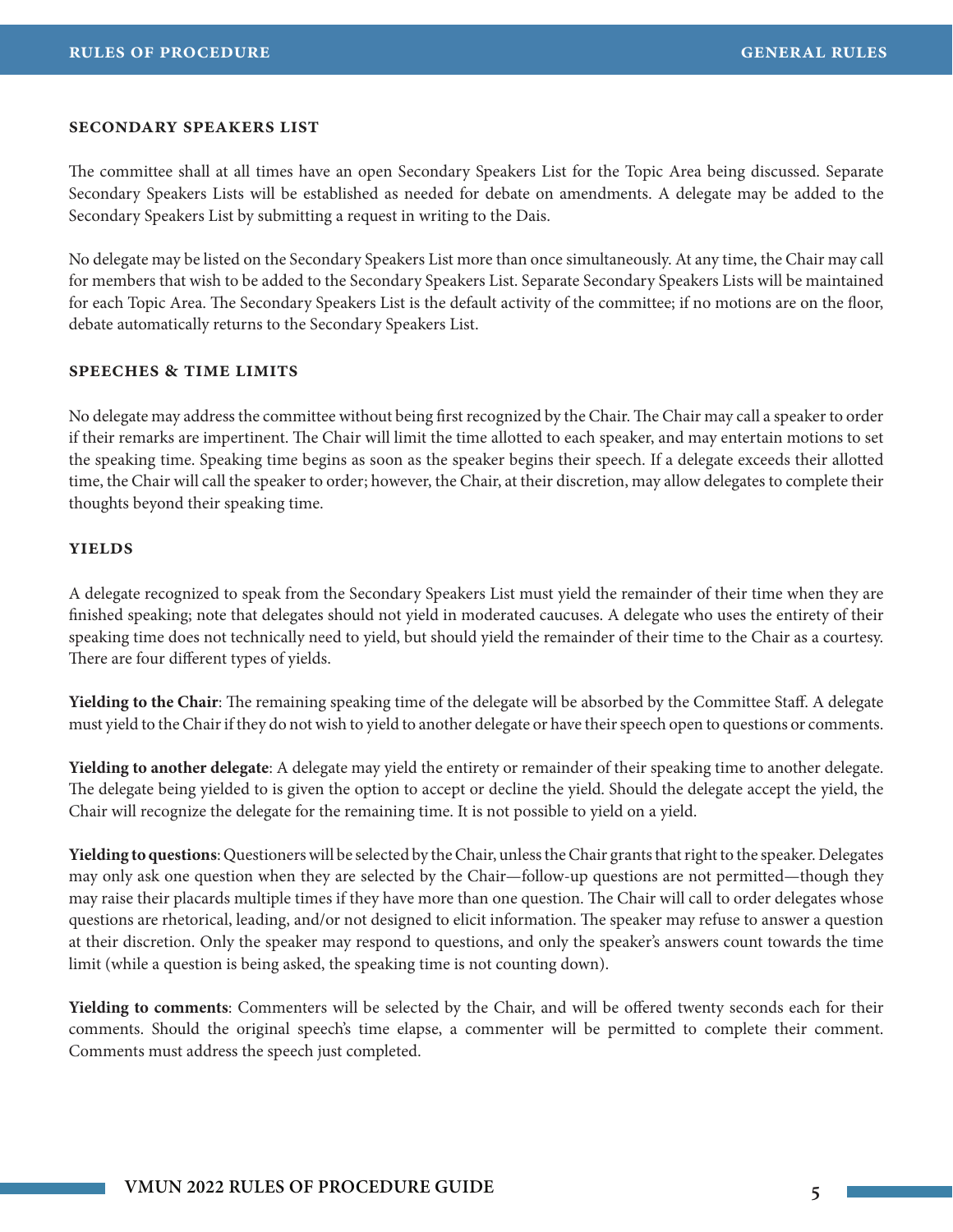## **right of reply**

A delegate whose national or personal integrity has been impugned by another delegate may move for a Right of Reply. There is no vote on this motion: the Dais will grant the Right of Reply at their discretion, and this decision is not appealable. The Chair will recognize the delegate to speak for no longer than two minutes. A Right of Reply to a Right of Reply is out of order, but delegates granted a Right of Reply will be called to order immediately should their own remarks be offensive. A motion for a Right of Reply may not interrupt a speech; the motion must either be made verbally immediately after the offending speech or submitted in writing to the Chair shortly thereafter.

# Points

#### **point of personal privilege**

Whenever a delegate experiences personal discomfort or danger, which impairs their ability to participate in the proceedings, they may rise to a Point of Personal Privilege to request that the discomfort be corrected. A Point of Personal Privilege may only interrupt a speaker if the delegate is in dire discomfort or danger.

## **point of order**

During the discussion of any matter, a delegate may rise to a Point of Order to indicate an instance of improper procedure. The Chair will rule on the Point of Order in a manner that best facilitates debate, at his/her discretion; the Chair's ruling is not subject to appeal. A delegate rising to a Point of Order may not speak on the substance of the matter currently under discussion. A Point of Order may not interrupt a speaker. Additionally, the Chair has the right to address a delegate directly if proper procedure is not being followed.

#### **point of parliamentary inquiry**

When the floor is open, a delegate may rise to a Point of Parliamentary Inquiry to ask the Chair a question regarding the Rules of Procedure. A Point of Parliamentary Inquiry may not interrupt a speaker. Delegates with substantive questions should not rise to this point, but should rather approach the Committee Staff during an unmoderated caucus or send a note.

# Resolutions

#### **cluster of ideas**

Delegates may form clusters of ideas for the consideration of the committee. Clusters of ideas are intended to aid the committee in its discussion of the topic and formulation of draft resolutions, and need not be written in draft resolution format. Clusters of ideas are not official documents and may be shown to other delegates at any time, but cannot be formally referred to during debate.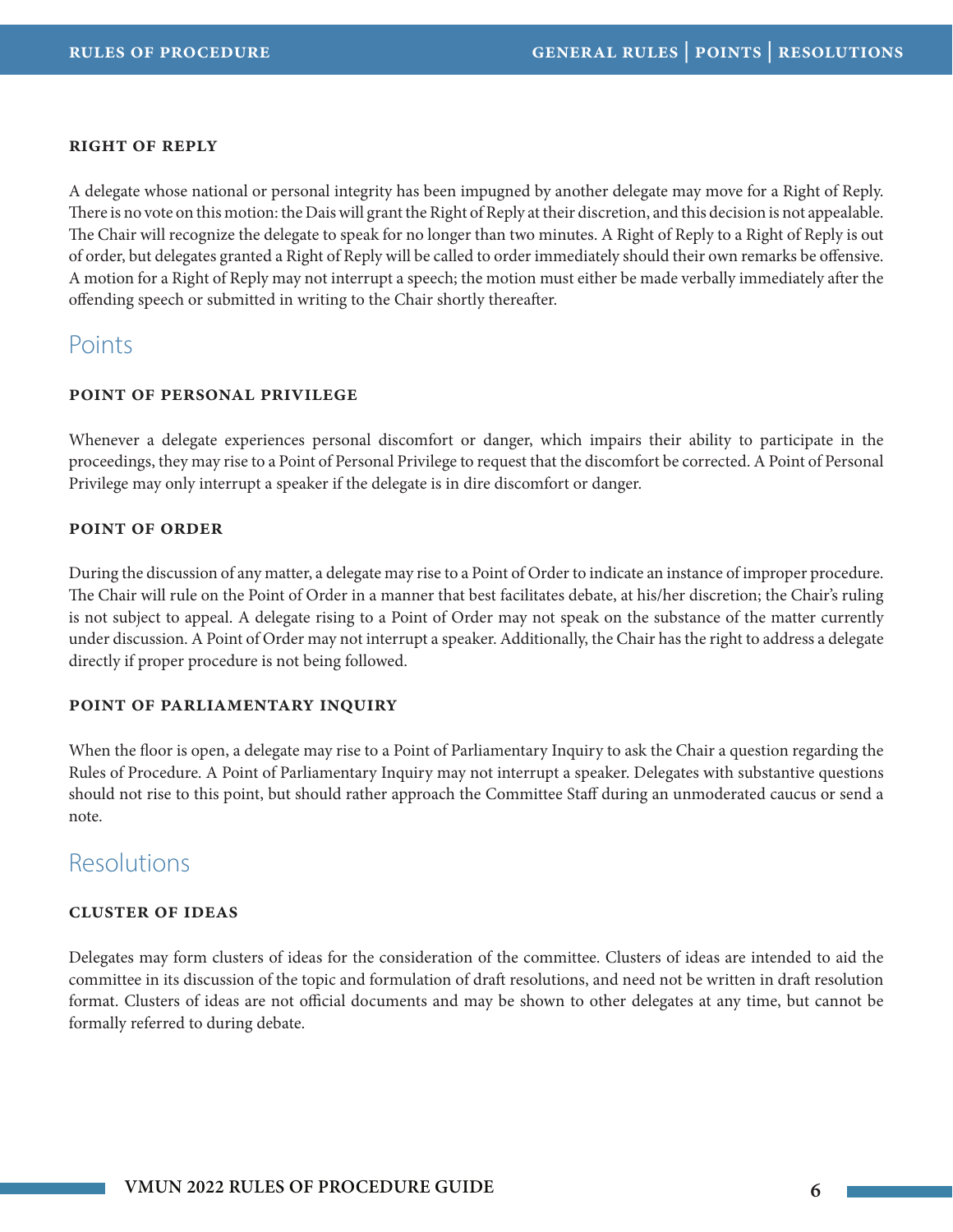#### **working papers**

A working paper must be formatted as a resolution paper, and must be approved by the Dais before delegates may refer to it in a speech. Working papers require no signatories or votes but may have authors listed.

#### **draft resolutions**

A draft resolution requires fifteen signatories in DISEC, SOCHUM, and WHO, ten signatories in UNHRC, UNESCO, UNODC, UNEP, and UN Habitat, and five signatories in WB, NATO, EU, First Ministers, and UNSC. If a draft resolution has enough signatories, it may be presented to the Chair for approval. Signatories do not necessarily support a draft resolution and have no rights or obligations, but merely wish to see the draft resolution discussed in committee; therefore, a delegate may be a signatory of multiple draft resolutions.

Once a draft resolution has been approved, a delegate may move to introduce the draft resolution. Should the motion pass by simple majority, the draft resolution will be considered introduced and on the floor.

When a motion to introduce a draft resolution passes, the Chair may temporarily suspend the rules of procedure in order to read the draft resolution to the committee, invite the sponsors of the draft resolution to informally introduce it, and/or hold a short question and answer period between the committee and the sponsors of the draft resolution. If the sponsors of a draft resolution are called upon to introduce it and/or hold a short question and answer period, all sponsors of the draft resolution should be present; if a draft resolution has more than five sponsors, a maximum of five sponsors should be present to introduce the draft resolution and/or hold a short question and answer period.

More than one draft resolution may be on the floor at once. A draft resolution will remain on the floor until it is tabled, until a resolution on that Topic Area has been adopted, or until it is rejected during substantive voting procedure. Debate on draft resolutions proceeds according to the general Secondary Speakers List for that Topic Area. Delegates may refer to each draft resolution by its designated number. However, no delegate may refer to a draft resolution until it is formally introduced.

After a draft resolution has been introduced and seen debate, a delegate may move to close debate on the Topic Area. If the motion to close debate passes, the committee will move into substantive voting procedure on all draft resolutions on the floor in the order they were introduced. A simple majority of the members present is required for a resolution to be adopted. Only one resolution may be adopted per Topic Area.

#### **amendments**

Delegates may amend any draft resolution that has been introduced by adding to, deleting from, or revising parts of it. Amendments to amendments are out of order; however, once part of a draft resolution has been amended, that same part may be amended further, There are two types of amendments.

**Friendly amendments** must have the approval of all the draft resolution's sponsors. Once submitted in writing to the Chair, the friendly amendment will be automatically included into the draft resolution and the changes will be announced to the committee.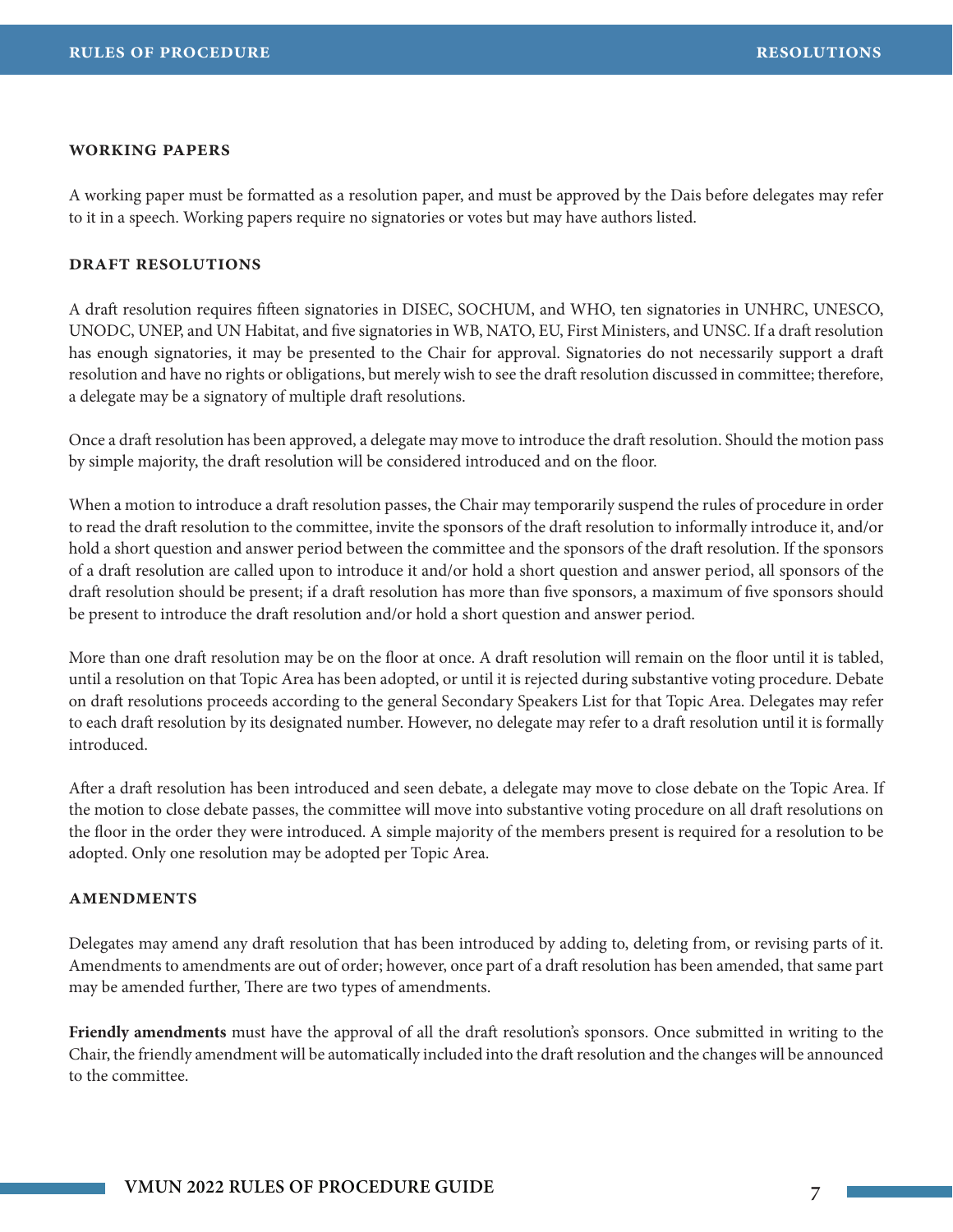**Unfriendly amendments** must be formally introduced and voted upon. An unfriendly amendment requires ten signatories in the General Assemblies and five signatories in the Intermediate and Specialized Agencies; amendments do not have sponsors. Once an unfriendly amendment receives enough signatories and the approval of the Chair, a delegate may move to introduce it. If the motion to introduce an unfriendly amendment is passed, requiring a simple majority of the members present, a new Special Secondary Speakers List is temporarily opened for debate solely regarding the proposed amendment. After the committee has heard at least two speakers for and two speakers against the amendment, a delegate may move to close debate on the amendment. Should debate be closed, requiring a simple majority, the committee will move directly to substantive voting procedure on the amendment. Should the amendment garner a simple majority, it will be included in the draft resolution and the committee will return to the Secondary Speakers List. Only one unfriendly amendment may be on the floor at a time.

# Voting

## **procedural voting**

Voting on all matters other than draft resolutions and amendments is considered procedural. If a motion requires a minimum number of speakers in favour and cannot garner them, it will automatically fail; conversely, if a motion requires speakers against and cannot garner them, it will automatically pass. All member states of a committee have one vote.

## **substantive voting**

Substantive voting refers to voting on draft resolutions and unfriendly amendments. Once the committee closes debate on a Topic Area or an amendment, it will move into substantive voting procedures. At this point, no persons will be allowed to enter or exit the committee room, save for members of the Secretariat in extraordinary circumstances. The only motions in order during substantive voting procedure are motions to Divide the Question, for a Roll Call Vote, and to Reorder the Draft Resolutions. If there are no such motions, the committee will move immediately to vote on all draft resolutions on the floor, or the unfriendly amendment, by acclamation.

If a committee passes a draft resolution during substantive voting procedure, all other draft resolutions on the floor are cancelled and the committee leaves substantive voting procedure to move automatically to the next Topic Area. If a committee rejects all draft resolutions on the floor during substantive voting procedure, debate on the topic is reopened and the committee returns to the Secondary Speakers List for the Topic Area.

# **voting by acclamation**

At the beginning of a vote on any procedural motion, unfriendly amendment, or draft resolution, the Chair may ask the committee whether there are any objections to a vote by acclamation. If one or more members of the committee have objections, then the Chair will conduct a vote by Placard. Otherwise, the item on the floor is automatically adopted by acclamation.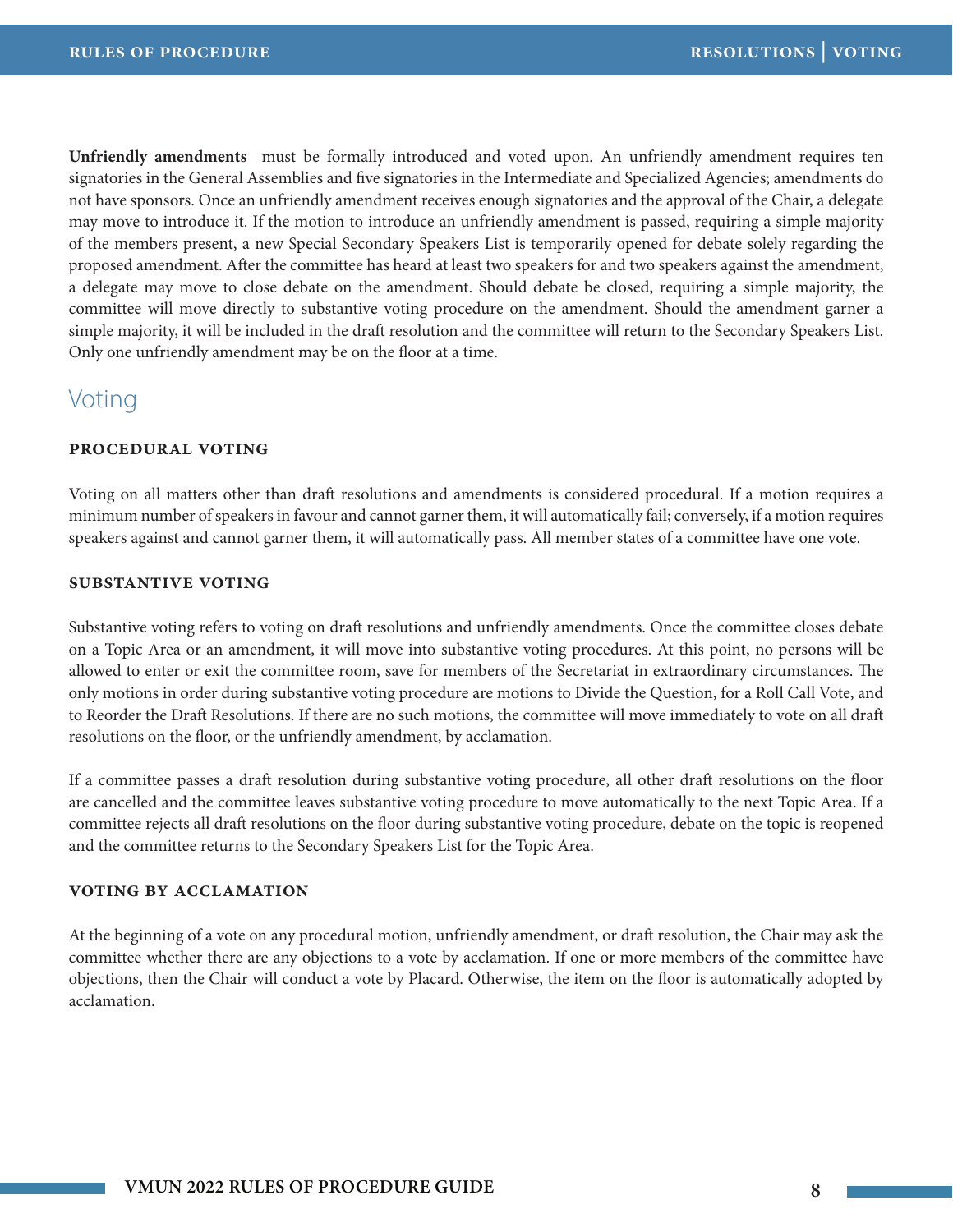#### **voting by placard**

The Chair may conduct any vote on a procedural motion, unfriendly amendment, or draft resolution by placard. The Chair will ask for delegates to signal their votes—which may be "Yes," "No," or for substantive votes, "Abstain"—by a show of placards. A simple majority will be deemed present should be the number of "Yes" votes exceed the number of "No" votes, and a two-thirds majority will be deemed present should the number of "Yes" votes be at least double the number of "No" votes.

## **voting by roll call**

During substantive voting procedure, any delegate may move for a Roll Call Vote on a specific draft resolution or unfriendly amendment, which requires a simple majority to pass. The Chair may rule this motion out of order if the process of a roll call vote would take up too much of the committee's time without sufficient justification. This motion is only in order for substantive votes.

During a roll call vote, the Chair will call on delegates in alphabetical order, in two rounds. In the first round, delegates may vote "Yes," "No," "Abstain," or "Pass." Additionally, delegates who intend to vote against the normal policies of their governments or in a highly unexpected manner may request to vote "with Rights"; delegates who abstain cannot vote "with Rights."

When the Chair has called on every member in the first round, the second round begins. All members who voted "Pass" in the first round must vote. Delegates may not abstain but may still request to vote "with Rights" in the second round. After the second round, the Chair will allow delegates who requested to vote "with Rights" thirty seconds each to speak in explanation of their actions. Following this, the Chair will announce the outcome of the roll call vote.

#### **reordering draft resolutions**

By default, if multiple draft resolutions are on the floor when debate is closed, the committee will proceed to vote on them in order of their introduction. A motion to Reorder the Draft Resolutions will only be in order immediately after closing debate, before the committee has voted on any draft resolutions. A motion to Reorder Draft Resolutions must specify the order in which the draft resolutions are to be considered. The committee will vote on multiple motions to Reorder the Draft Resolutions in the order they were introduced.

#### **division of the question**

After debate on a topic has been closed, a delegate may move that the operative clauses of a particular draft resolution be voted on separately. A motion to Divide the Question requires two delegates to speak in favour and up to two to speak against, and requires a two-thirds majority to pass.

Should a motion to Divide the Question on a particular resolution be passed, the Chair will take a separate, procedural vote by Acclamation or by Placard on each operative clause of the resolution. Note that no delegate may abstain during a procedural vote. Also note that sub-operative clauses are not voted on separately and are discarded or retained along with their parent clauses. All operative clauses that receive a simple majority will be recombined with the preambulatory clauses into a final draft resolution, which will immediately be put to a substantive vote.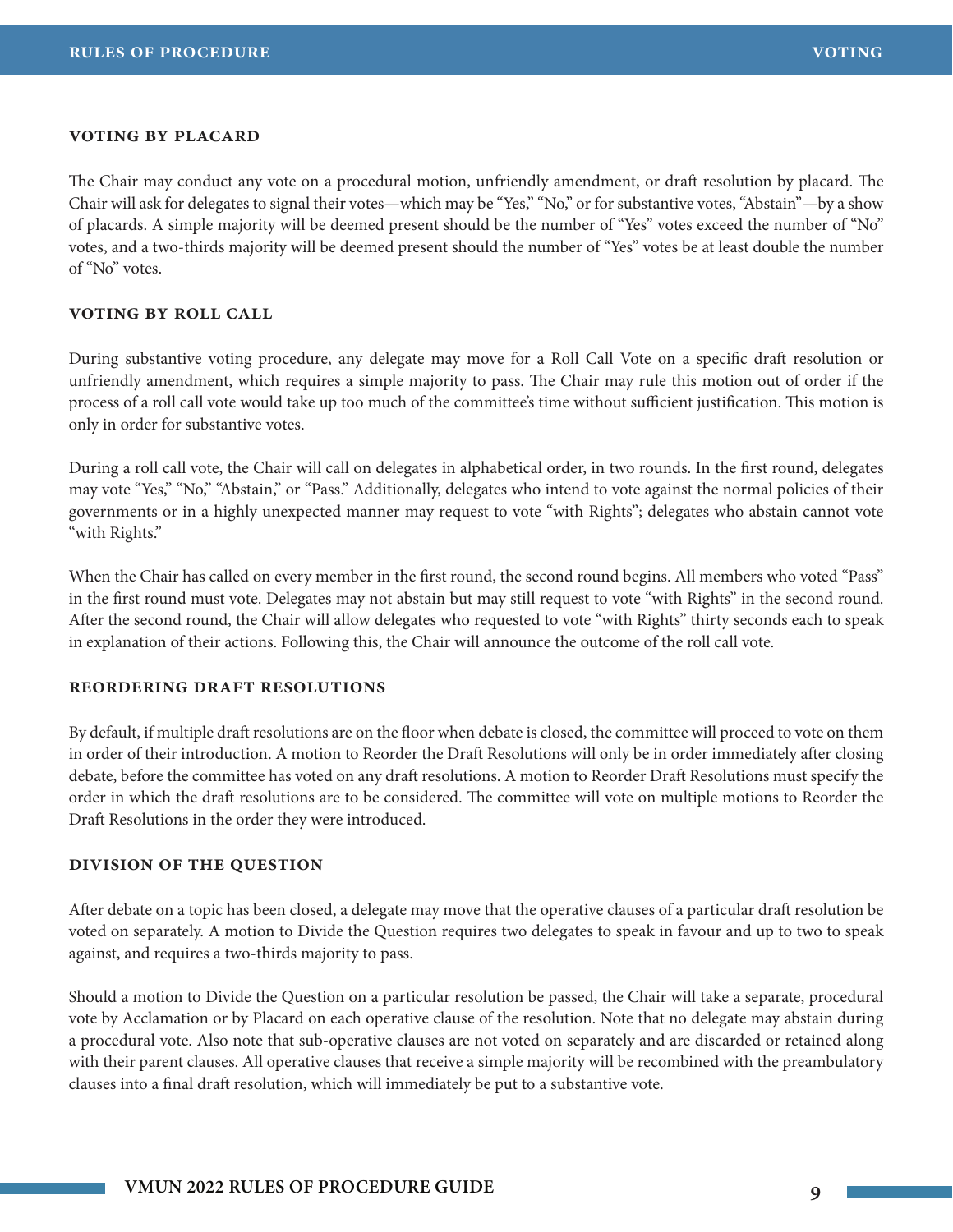# Precedence of Motions

When multiple motions are proposed concurrently, the first motion to be passed by the committee will take effect and other motions still on the floor will be discarded. Points are entertained before motions, and motions will be voted upon in the following order of precedence:

- **1. right of reply**
- **2. unmoderated caucus**
- **3. moderated caucus**
- **4. introduction of a draft resolution**
- **5. introduction of an amendment**
- **6. postponement of debate (tabling)**
- **7. resumption of debate**
- **8. cloture of debate**

#### **9. suspension of debate and adjournment of meeting**

After the cloture of debate, during substantive voting procedure, only the motions listed below are in order. The Chair will offer only one opportunity for delegates to make points and motions; after all have been entertained, the committee will begin voting procedure. The motions in order during substantive voting procedure are arranged in the following order of precedence:

#### **1. reordering the draft resolutions**

- **2. division of the question**
- **3. voting by roll call**

# Resolution Writing

*After lobbying and debate, delegations with similar foreign policies will begin to come together to form working groups, in which delegates will combine ideas and proposals to create draft resolutions. Draft resolutions are suggested solutions to the global community for the topic at hand and are the end result of debate and working papers. They are written by delegates in working groups and are ultimately voted upon by the committee as a whole.* 

#### **formal terminology**

**Cluster of Ideas**: When the paper is in its earliest stages and is still being written

**Working Paper**: Following the approval of the Director

**Draft Resolution**: After the presentation of the paper by its sponsors

All draft resolutions pertaining to the first topic discussed must be named as "Draft Resolution 1.0," "Draft Resolution 1.1," and such in the order of which the papers are approved by the Director. Similarly, all papers discussing the second topic must be named in the format of "Draft Resolution 2.0" and "Draft Resolution 2.1."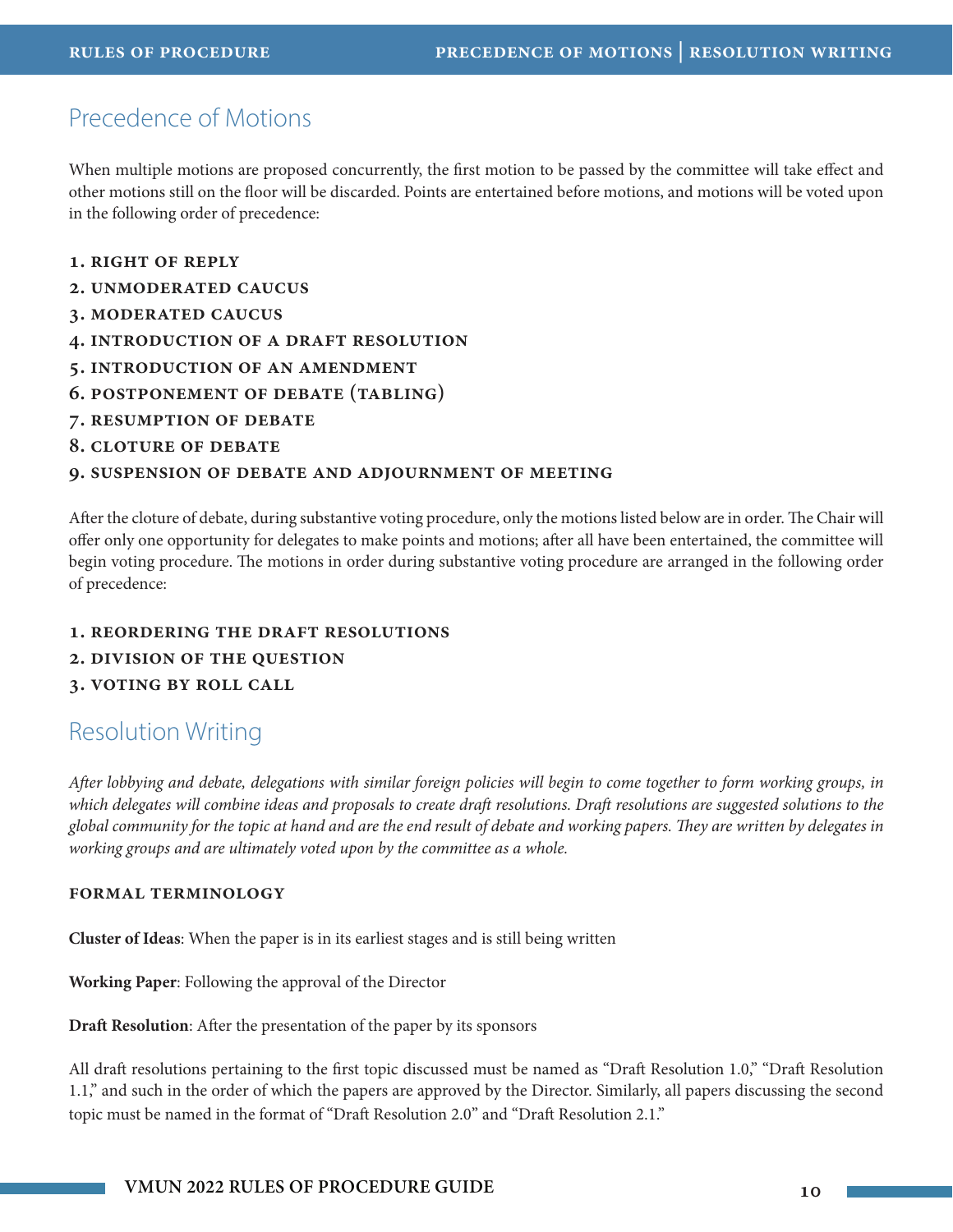#### **sponsorship & signatory status**

A draft resolution requires sponsors and signatories in order to be presented on the floor. A specified number of signatories must be obtained before introducing a draft resolution , but all sponsors also count as signatories. A sponsor takes part in the writing of a draft resolution, while a signatory simply wants to see the draft resolution debated and does not necessarily support it. Therefore, while a delegate should be a sponsor of at most one draft resolution, they may be a signatory of multiple draft resolutions.

#### **key terms of resolutions**

While healthy debate and constructive caucusing are very important to MUN, they exist simply to lead the delegates to a final product—the resolution. Below is a list of the basic terms relating to different components of resolutions:

**Clause**: Clauses are sections of a draft resolution, each containing a single argument or action.

**Phrase**: Phrases are the first word(s) of a clause. They introduce the clause and define the nature of its recommendations. Preambulatory Clause: The preambulatory clauses (also called preambles) of a draft resolution state the reasons for addressing the topic. Preambles can reference the UN Charter and past international actions. Each clause begins with a preambulatory phrase and ends with a comma.

**Operative Clause**: Actions and recommendations made in a draft resolution are written in the form of operative clauses (or operatives, for short). Each operative is numbered, begins with an operative phrase, and ends with a semicolon. Operatives should be organized logically with each clause containing a single idea or proposal. The draft resolution ends in a period after the last operative.

**Amendment**: An amendment is a change that a delegate would like to introduce to the draft resolution after it has already been submitted to the Chair.

## **resolution format**

A draft resolution should be titled with an appropriate version number assigned by the Dais to distinguish it from other draft resolutions (e.g. "Draft Resolution 1.1"). Then, on a new line, it should state the topic area that it is addressing. Finally, it should list, on two separate lines, the sponsors and signatories of the resolution, in alphabetical order.

The remainder of the draft resolution should be written as one continuous sentence. Draft resolutions have a very specific and strict format that allows the reader to easily follow along and avoids confusion or ambiguity within clauses.

After a line break, the committee name should be written, followed by a comma (e.g. "The United Nations Security Council,"). Immediately following this are the preambulatory clauses. Each preamble begins with a preambulatory phrase. The preambles must meet the following criteria: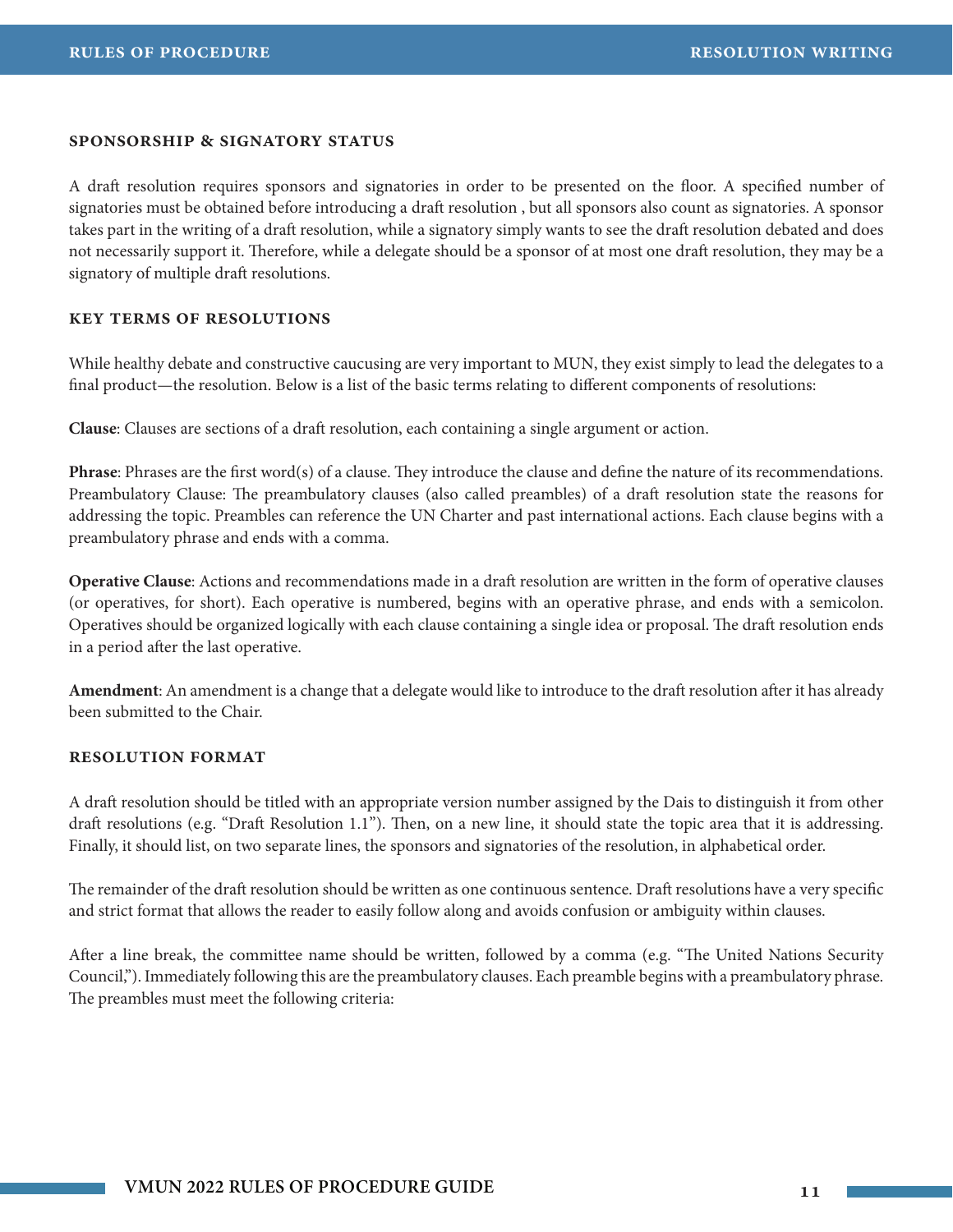- The preambulatory phrase must be italicized.
- The first word of the clause must be capitalized.
- Preambles are not numbered.
- Skip a line between each clause.
- Indent all lines of each clause after the first line.
- Preambles cannot have sub-clauses.

Acronyms and abbreviations should be written out completely when they first appear in the draft resolution. Thereafter, they can be abbreviated.

The next and final component of a draft resolution are the operative clauses, which must meet the following criteria:

- The operative phrase must be underlined.
- The first word of the clause must be capitalized.
- Operative phrases are numbered.
- Each operative clause ends with a semicolon. The last operative clause ends with a period.
- Skip a line between each clause. Indent all lines of each clause after the first line.
- Operative clauses may have sub-clauses. Sub-clauses should be indented, and listed next to letterings a., b., etc. Sub-sub-clauses should be indented once more beyond sub-clauses, and listed next to numberings i., ii., etc.
- Acronyms and abbreviations should be written out the first time they appear in the draft resolution. Thereafter they can be abbreviated.

# **amendments**

An amendment changes a draft resolution by adding, striking out, or substituting a word or phrase. There are two types of amendments: friendly and unfriendly, all of which must be submitted to the Chair in writing. Amendments may not be amended, and may not amend the preamble of a draft resolution. A **friendly** amendment is agreed upon by all sponsors of the draft resolution. It automatically becomes part of the draft resolution upon being submitted. An **unfriendly** amendment is not supported by one or more of the sponsors. An unfriendly amendment requires a certain number of signatories (refer to the Rules of Procedure for specifics) to be introduced. Unfriendly amendments are debated one at a time, in Special Secondary Speakers Lists. Once debate is closed on an unfriendly amendment, it requires a simple majority to pass and be included in the draft resolution it amends.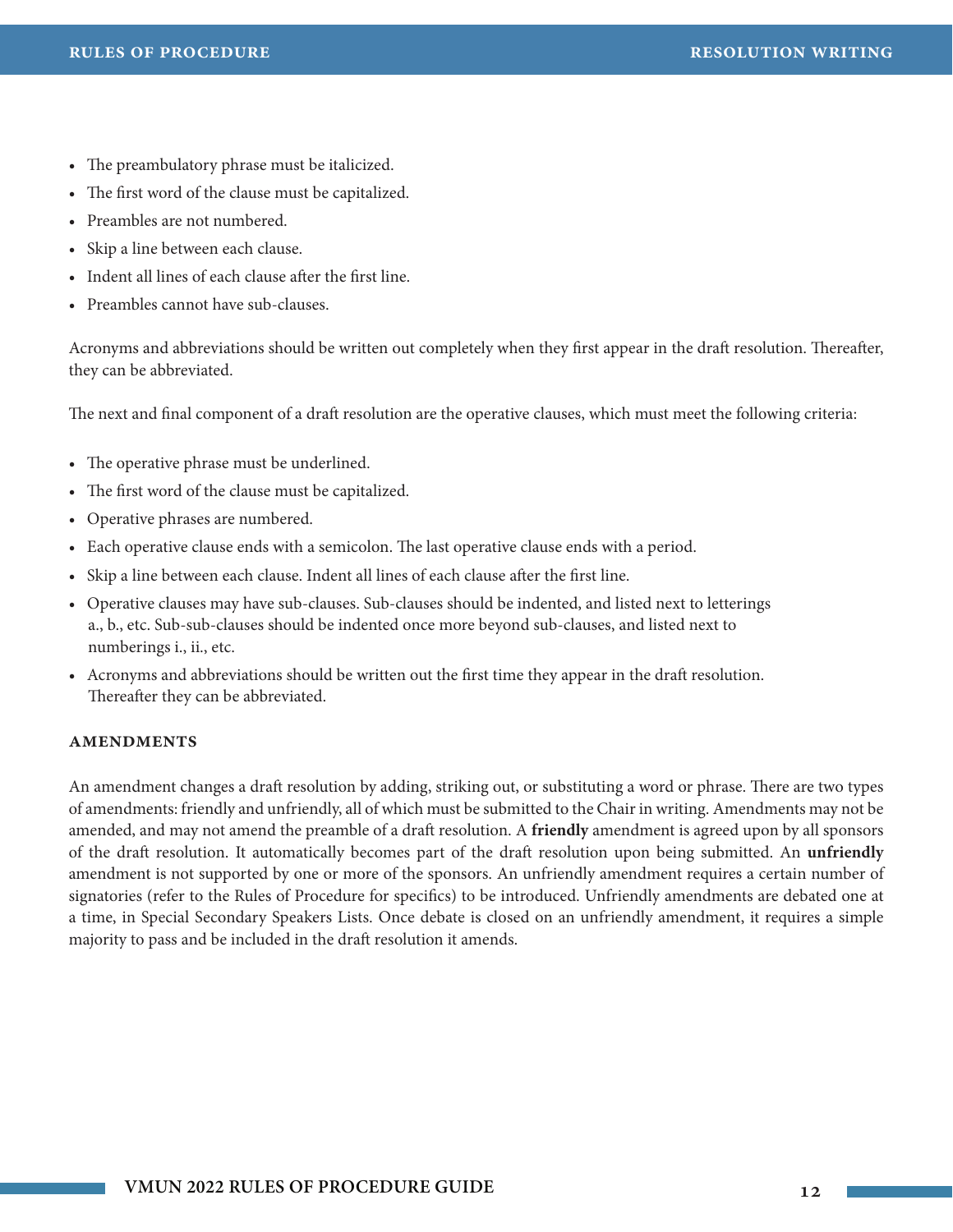# **list of commonly used preambulatory phrases**

Affirming, Alarmed, Approving, Aware of, Bearing in mind, Believing, Cognizant, Confident, Contemplating, Convinced, Declaring, Deeply concerned, Deeply disturbed, Deeply regretting, Desiring, Emphasizing, Expecting, Expressing its appreciation, Expressing its satisfaction, Fulfilling, Fully alarmed, Fully aware, Fully believing, Further deploring, Further recalling, Guided by, Having adopted, Having considered, Having devoted attention, Having examined, Having heard, Having received, Having studied, Keeping in mind, Noting with regret, Noting with satisfaction, Noting with approval, Observing, Reaffirming, Realizing, Recalling, Recognizing, Referring, Seeking, Taking into account, Taking into consideration, Taking note, Welcoming.

#### **list of commonly used operative phrases**

Accepts, Affirms, Approves, Authorizes, Calls, Calls upon, Condemns\*, Confirms, Congratulates, Considers, Declares accordingly, Demands\*, Deplores, Designates, Draws the attention, Emphasizes, Encourages, Endorses, Expresses its appreciation, Expresses its hope, Further invites, Further proclaims, Further reminds, Further recommends, Further requests, Further resolves, Has resolved, Notes, Proclaims, Reaffirms, Recommends, Regrets, Reminds, Requests, Solemnly affirms, Supports, Takes note of, Transmits, Trusts.

*\*Only for use by the Security Council*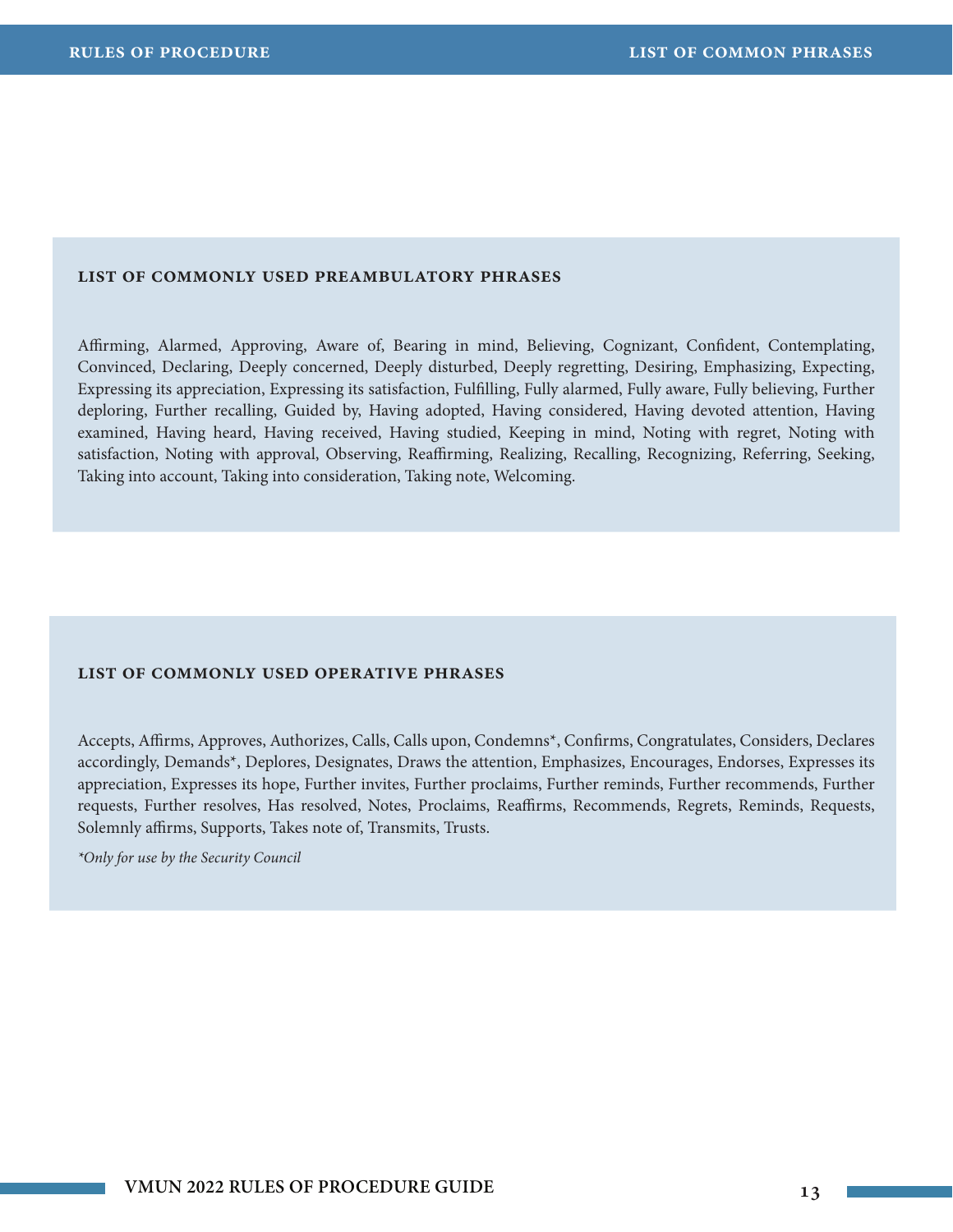# **sample resolution**

Draft Resolution 1.0 Topic: Eliminating gender disparities in education by 2022 Sponsors: Iran, Saudi Arabia Signatories: Cuba, Jordan, Oman, Qatar, Russian Federation, Syria, Venezuela

The Economic and Social Council,

*Alarmed* by the lack of enforcement of the Convention on the Elimination of All Forms of Discrimination Against Women (CEDAW),

*Cognizant* of the importance of gender-neutral education standards by 2015 as a component of the Millennium Development Goals (MDGs),

*Noting* with approval those initiatives recently undertaken in Iraq and Afghanistan to ensure increased levels of education for future generations of women in the Middle East,

- 1. Suggests gender segregation remain in primary and secondary education where this structure is already in place;
- 2. Reaffirms that select nations do not segregate schools by gender, and is not proposing to divide said school systems;
- 3. Proposes additional specialization be provided in schools to:
	- a. Further acknowledge and utilize the differences between genders,
	- b. Alter secondary school curriculums to contain more concentrated courses including:
		- i. Philosophy or psychiatry classes which would prove useful in raising a family and keeping a peaceful household,
		- ii. Improved physical education, literacy and science classes;
	- c. Help administer knowledge that will be useful in the everyday lives of both genders;
- 4. Recommends all school systems exercising gender segregation be kept balanced concerning materials and resources;
- 5. Further recommends a new observational system be set in place:
	- a. By the United Nations,
	- b. Made available to all nations already segregated by gender or wishing to do so,
	- c. To monitor the equal distribution of supplies, materials, teachers, and resources administered to all public male and female schools;

**VMUN 2022 RULES OF PROCEDURE GUIDE 14**

6. Accepts that each nation will have its own cultural differences and opinions on this matter.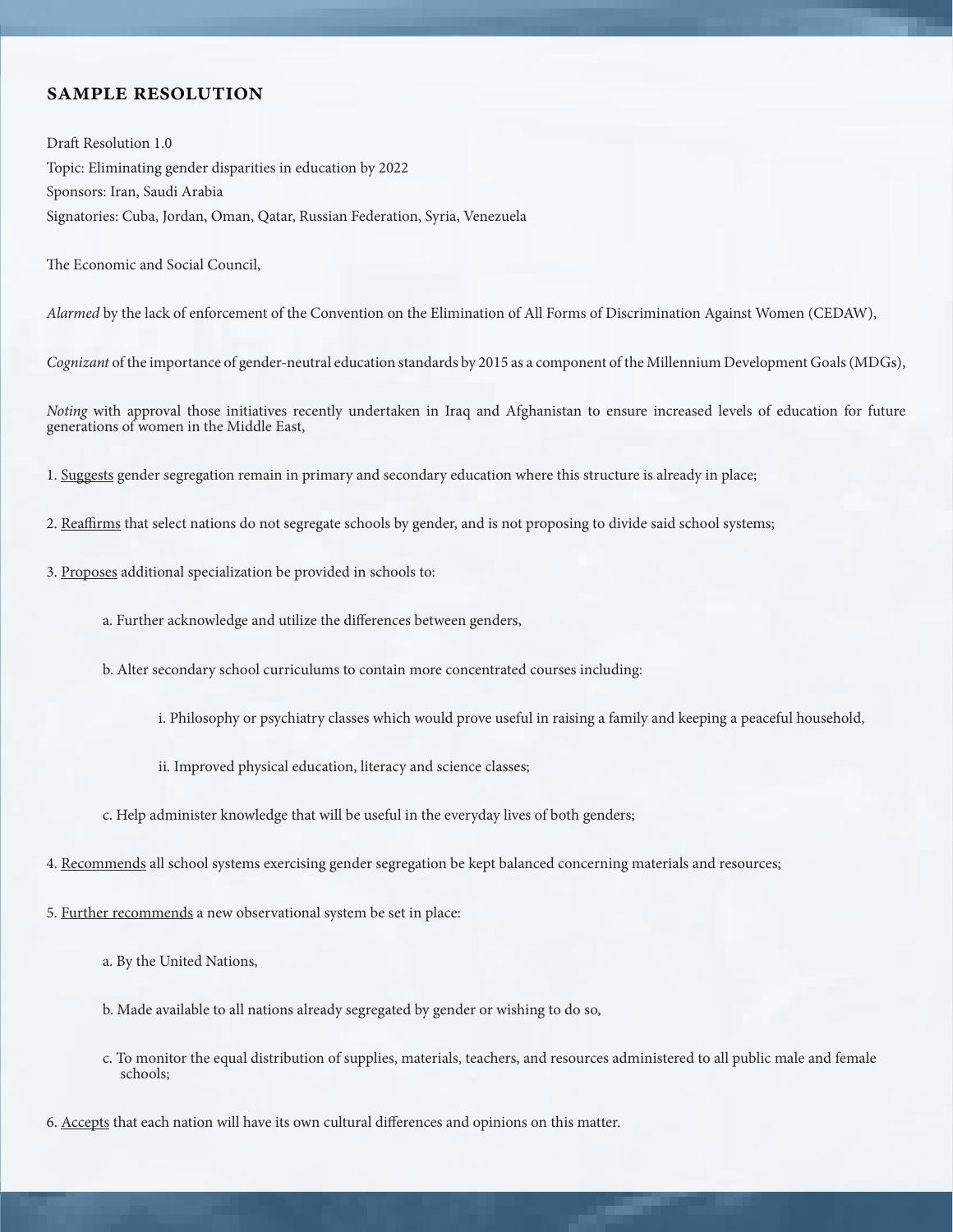